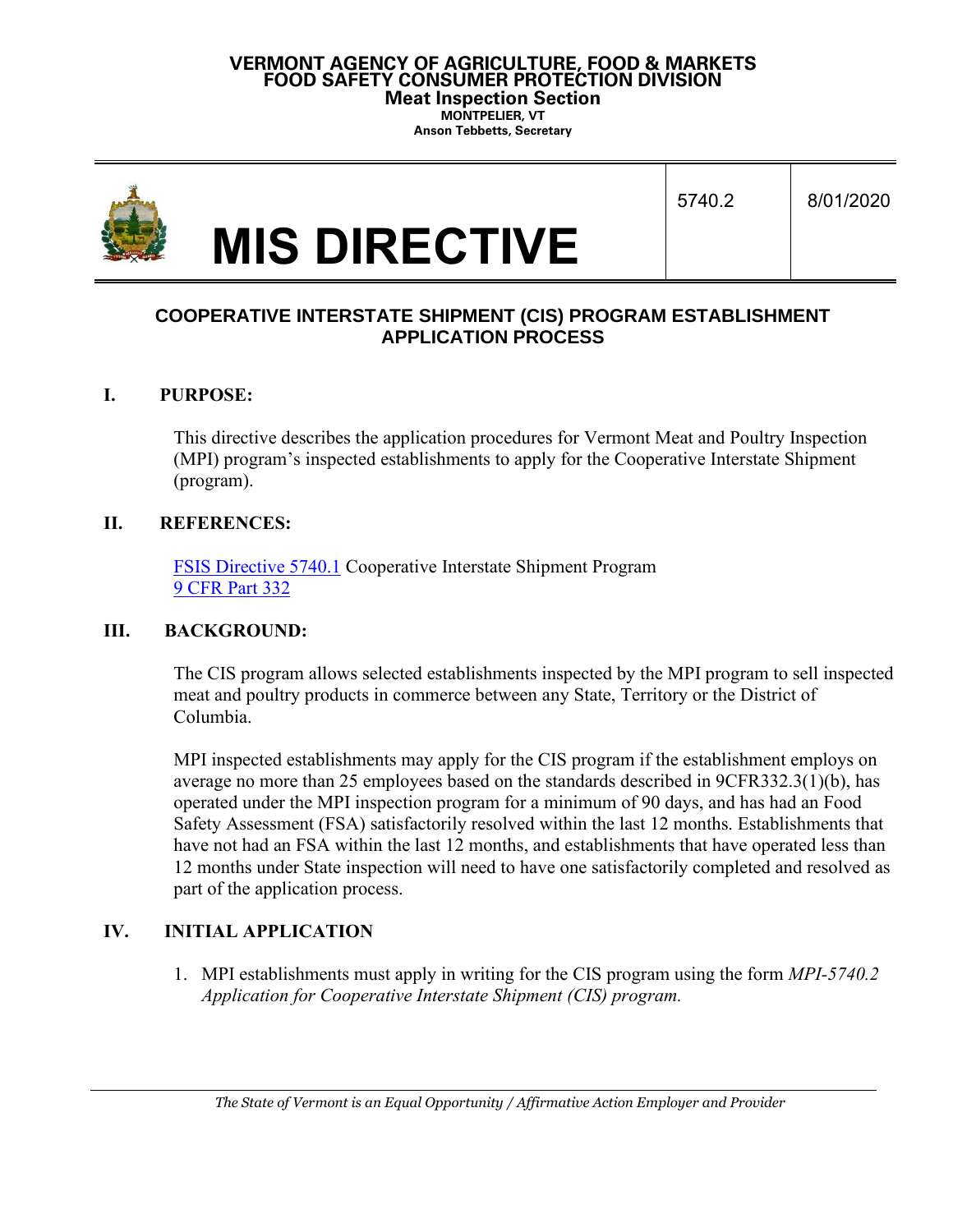# **V. INITIAL REVIEW**

- 1. Upon receipt of form MPI-4, the MPI Section Chief will schedule an initial onsite visit of the establishment, to be conducted between the MPI Section Chief or designee, MPI EIAO or designee, the establishment IIC, and the establishment owner/operator and their invited personnel.
- 2. The initial visit will be conducted within 2 weeks of receipt of the application.
- 3. During the onsite visit, MPI will verify the following:
	- (a) Establishment employees number on average no more than twenty-five using the criteria in 9 CFR 332.3(b)
	- (b) Is not ineligible to participate in the CIS program under 9 CFR332.3(c)
	- (c) Has operated under MPI inspection for a period of at least 90 days
	- (d) An FSA of the establishment has been conducted and satisfactorily resolved within the last 12 months, the initial FSA has been conducted and satisfactorily resolved for an establishment operating for less than 12 months under State inspection, or an FSA has been scheduled.
	- (e) If the establishment is in compliance with all requirements under the Act and implementing regulations in 9 CFR Chapter III.
- 4. During the onsite visit, MPI staff will perform:
	- (a) Review of the establishment flowchart(s), Hazard Analysis (HA) and HACCP plan(s), including all pre-requisite and SSOP programs;
	- (b) Review of the establishment recall plan;
	- (c) Review of the establishment food defense plan;
	- (d) Review of generically approved labels;
	- (e) Walkthrough of establishment facilities; and
	- (f) Observation of each process that the establishment would like to perform under the CIS program
- 5. Within two weeks of the onsite visit, MPI will send a written report electronically and by U.S. Mail that details any deficiencies observed during the initial onsite visit.
- 6. If no deficiencies are observed during the initial onsite visit, MPI will nominate the establishment to USDA-Food Safety Inspection Service (FSIS) for selection into the CIS program within 2 weeks of onsite visit, or within 2 weeks of an FSA having been satisfactorily completed and resolved, if applicable.
- 7. When all deficiencies noted in the initial report have been addressed, the establishment must contact the MPI Section Chief by email or US Mail to schedule a follow up onsite visit.

# **VI. FOLLOW-UP REVIEW**

- 1. On notification that the establishment is ready for their follow-up visit, the MPI Section Chief will schedule the follow-up visit within 2 weeks, to include all personnel that attended the initial visit.
- 2. On the follow-up visit, MPI personnel will: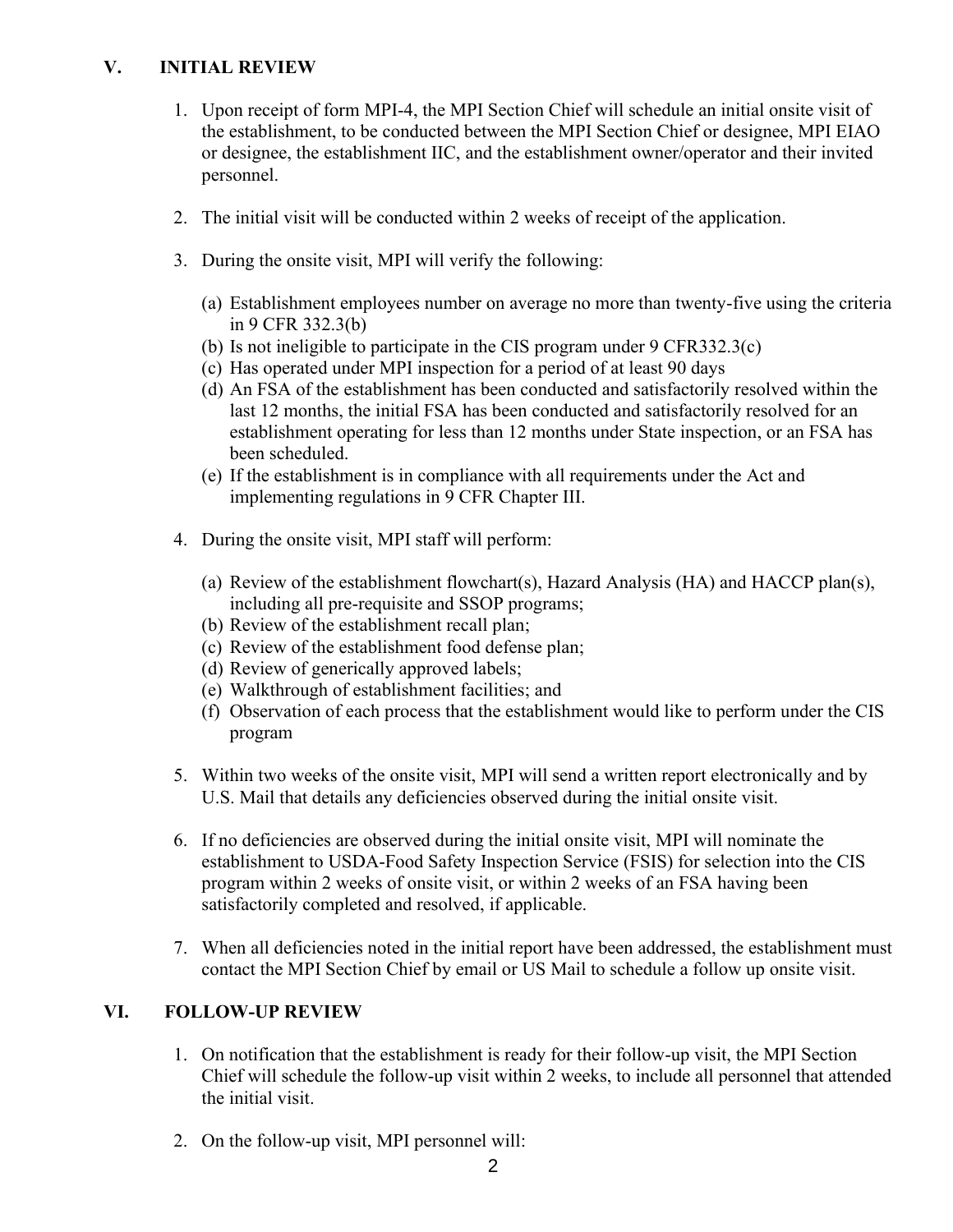- (a) Reverify the information from part  $V(3)$  of this Directive.
- (b) Verify all deficiencies observed during the initial review have been resolved.
- 3. Within 2 weeks of the follow-up visit, MPI will send a written report electronically and by U.S. mail that details any deficiencies observed during the follow-up visit.
- 4. If no deficiencies were noted during the follow-up visit, MPI will nominate the establishment to USDA-Food Safety Inspection Service (FSIS) for selection into the CIS program within 2 weeks of the follow-up onsite visit.
- 5. If deficiencies were observed on the follow-up visit, MPI will not nominate the establishment for the CIS program. A letter that states that the establishment will not be nominated will be sent by U.S. Mail to the establishment.

### **VII. APPEAL AND REAPPLICATION**

- 1. Establishments may appeal, in writing, MPI's decision to decline to nominate an establishment for the CIS program to the Deputy Director for Food Safety Consumer Protection.
	- a. Establishments should include with their appeal a statement of how deficiencies noted have been resolved and will be prevented in the future.
- 2. Establishments whom appeal was denied may re-apply for the CIS program:
	- (a) 6 months from the date of previous application for the CIS program; and
	- (b) after all deficiencies observed in the previous follow-up review report have been resolved

# **VIII. ADDING HACCP CATEGORIES**

- 1. If, after acceptance into the CIS program, a CIS selected establishment wishes to add a HACCP category which was not examined as part of the initial review, the establishment must send a request, in writing, to the MPI Section Chief, expressing which HACCP category they wish to add to their CIS operations.
	- 2. The MPI Section Chief or designee, and EIAO will schedule an expansion visit within 2 weeks of the request to:
		- (a) Review the flowchart, HA, HACCP plan, and pre-requisite and SSOP programs associated with the new category
		- (b) Observe the processes associated with the new HACCP category
		- (c) Review the labels associated with the new HACCP category
- 3. Within two weeks of the visit, MPI will send a written report electronically and by U.S. Mail that details any deficiencies observed during the expansion visit.
- 4. If no deficiencies are observed during the expansion visit, MPI will inform FSIS of the establishment's request to add a HACCP category.